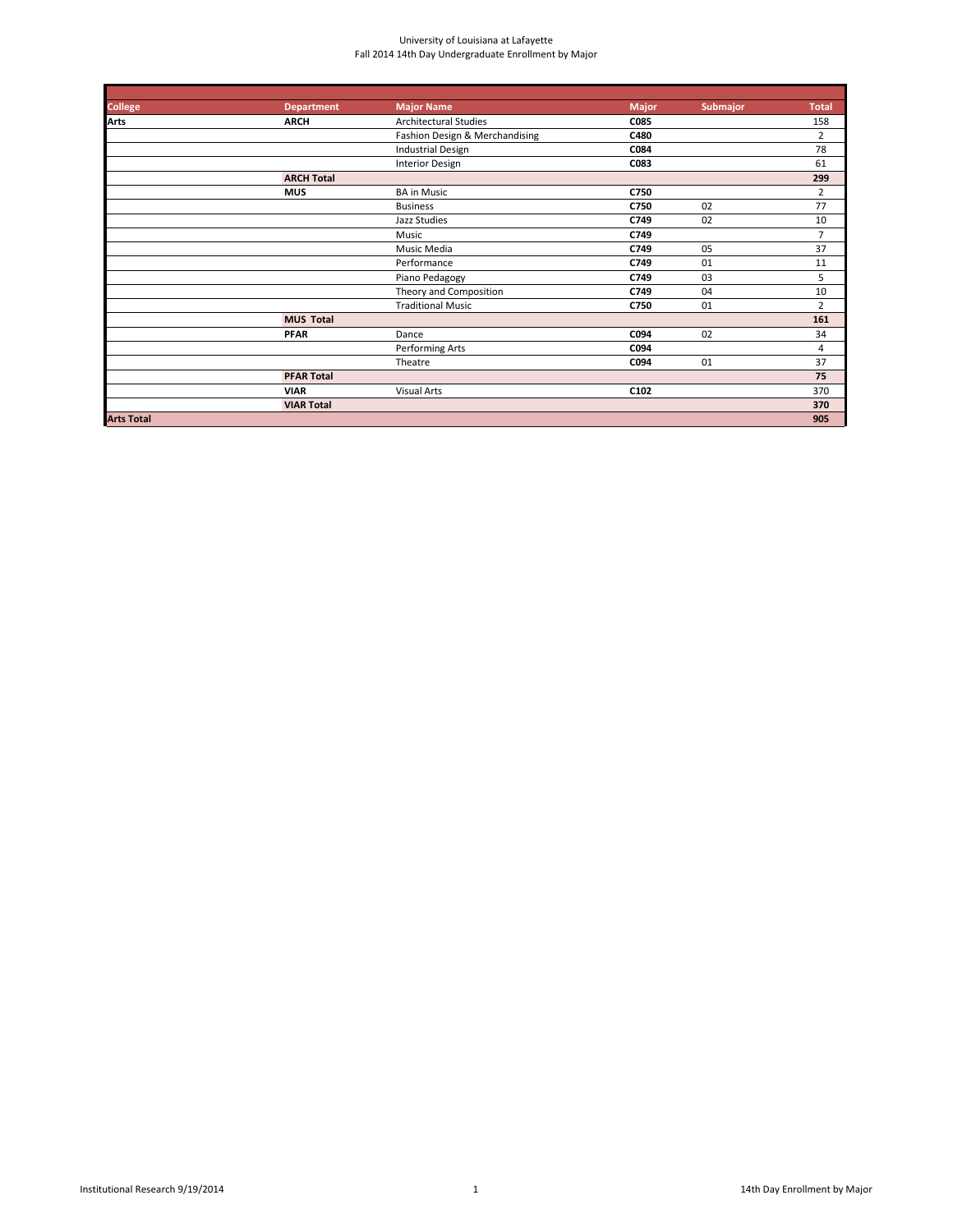| <b>College</b>        | <b>Department</b> | <b>Major Name</b>              | <b>Major</b> | <b>Submajor</b> | <b>Total</b> |
|-----------------------|-------------------|--------------------------------|--------------|-----------------|--------------|
| <b>Business</b>       | <b>ACCT</b>       | Accounting                     | 6010         |                 | 518          |
|                       | <b>ACCT Total</b> |                                |              |                 | 518          |
|                       | <b>ECFN</b>       | Economics                      | 6241         |                 | 74           |
|                       |                   | Finance                        | 6242         |                 | 278          |
|                       |                   | Finance, Insurance & Risk Mgmt | 6243         |                 | 31           |
|                       | <b>ECFN Total</b> |                                |              |                 | 383          |
|                       | <b>MANG</b>       | Management                     | 6651         |                 | 700          |
|                       |                   | Professional Land/Resource Mgm | 6655         |                 | 103          |
|                       | <b>MANG Total</b> |                                |              |                 | 803          |
|                       | <b>MKHP</b>       | <b>Hospitality Management</b>  | 6488         |                 | 110          |
|                       |                   | Marketing                      | 6661         |                 | 288          |
|                       | <b>MKHP Total</b> |                                |              |                 | 398          |
| <b>Business Total</b> |                   |                                |              |                 | 2102         |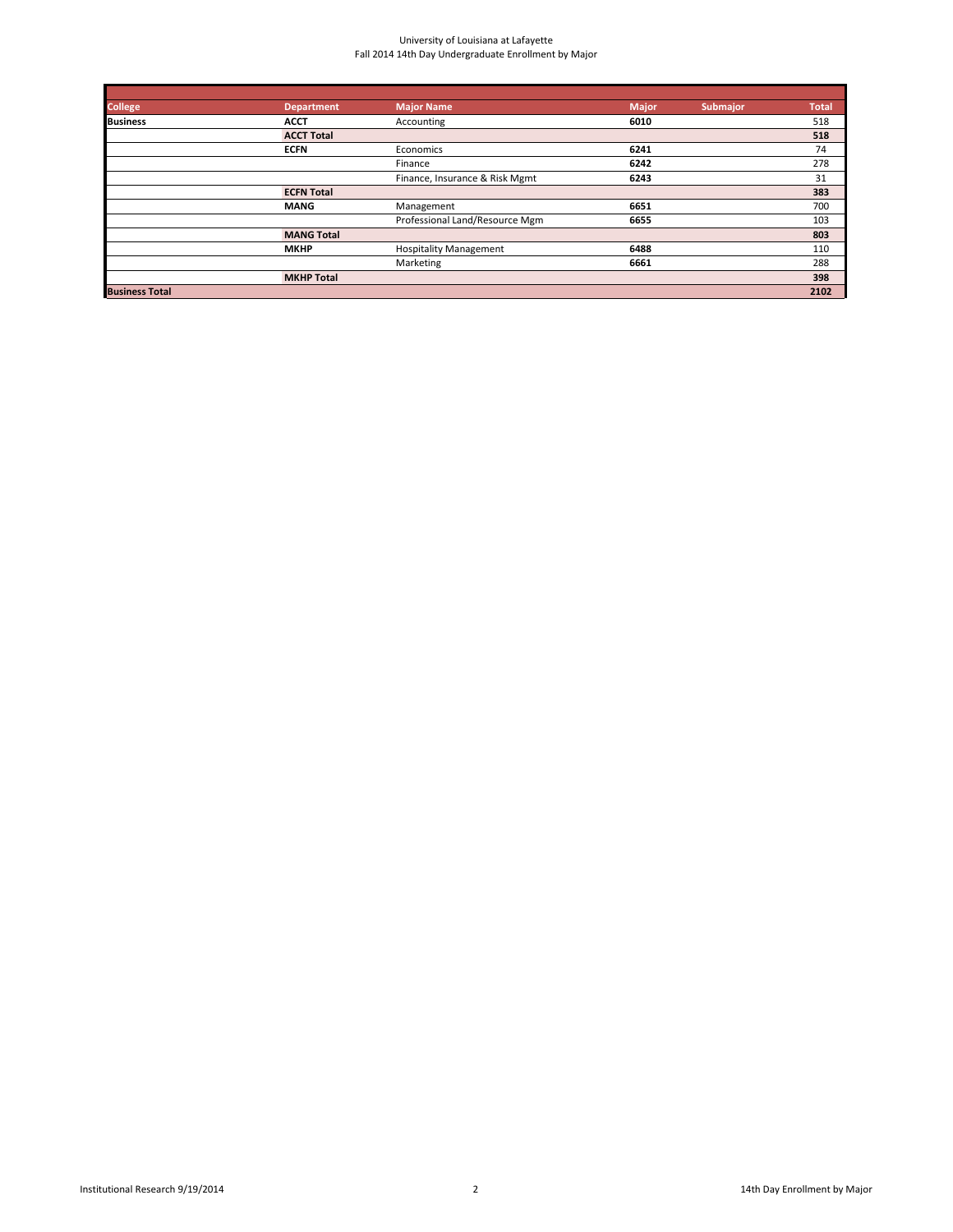| <b>College</b>         | <b>Department</b> | <b>Major Name</b>                    | <b>Major</b> | Submajor | <b>Total</b>            |
|------------------------|-------------------|--------------------------------------|--------------|----------|-------------------------|
| <b>Education</b>       | <b>ED</b>         | <b>Adaptive Physical Education</b>   | 2997         | 02       | $\mathbf{1}$            |
|                        |                   | Add Certification in Education       | 2997         |          | $\overline{4}$          |
|                        |                   | Alt Cert, Middle School 4-8          | 2998         | 24       | $\mathbf{1}$            |
|                        |                   | Spec Education, Mild/Mod             | 2997         | 64       | $\mathbf{1}$            |
|                        | <b>ED</b> Total   |                                      |              |          | $\overline{\mathbf{z}}$ |
|                        | <b>EDCI</b>       | <b>Art Education</b>                 | 2074         |          | 28                      |
|                        |                   | Art Education - Grades K-12          | 2073         |          | $\overline{2}$          |
|                        |                   | ART EDUCATION GR K-12                | 2412         |          | $\overline{2}$          |
|                        |                   | <b>Biology Education</b>             | 2377         | 08       | 14                      |
|                        |                   | <b>Biology Education Grades 6-12</b> | 2112         |          | 5                       |
|                        |                   | <b>Business Education</b>            | 2377         | 11       | 9                       |
|                        |                   | Chemistry Education                  | 2377         | 14       | 6                       |
|                        |                   | Early Childhood - Grades PK-3        | 2260         |          | 239                     |
|                        |                   | <b>EARLY CHILDHOOD ED GR PK-3</b>    | 2410         |          | 14                      |
|                        |                   | <b>Earth Science Education</b>       | 2377         | 20       | $\mathbf{1}$            |
|                        |                   | Elementary Educ - Grades 1-5         | 2311         |          | 263                     |
|                        |                   | <b>ELEMENTARY EDUCATION</b>          | 2402         |          | 23                      |
|                        |                   | <b>English Education</b>             | 2377         | 28       | 73                      |
|                        |                   | English Education- Grades 6-12       | 2301         |          | $\overline{7}$          |
|                        |                   | <b>General Science Education</b>     | 2377         | 32       | $\overline{4}$          |
|                        |                   | HEALTH & PHYS ED GR K-12             | 2424         |          | 10                      |
|                        |                   | Instrumental Music Ed- Gr K-12       | 2744         |          | 9                       |
|                        |                   | <b>Instrumental Music Education</b>  | 2373         | 48       | 40                      |
|                        |                   | Mathematics Educ - Grades 6-12       | 2670         |          | $\overline{7}$          |
|                        |                   | <b>Mathematics Education</b>         | 2377         | 46       | 26                      |
|                        |                   | Middle School - Grades 4-8           | 2265         |          | 42                      |
|                        |                   | MIDDLE SCHOOL EDUCATION GR 4-8       | 2403         |          | 17                      |
|                        |                   | MUSIC ED-INSTRUMENTAL GR K-12        | 2413         |          | $\overline{2}$          |
|                        |                   | MUSIC ED-VOCAL GR K-12               | 2414         |          | $1\,$                   |
|                        |                   | <b>Physics Education</b>             | 2377         | 52       | $\overline{4}$          |
|                        |                   | <b>SECONDARY EDUCATION GR 6-12</b>   | 2405         |          | 37                      |
|                        |                   | Social Studies Educ - Gr 6-12        | 2920         |          | 5                       |
|                        |                   | Social Studies Education             | 2377         | 54       | 66                      |
|                        |                   | SPANISH EDUCATION GRADES K-12        | 2430         |          | $\mathbf 1$             |
|                        |                   | Special Education MM - Gr 1-12       | 2376         |          | 3                       |
|                        |                   | SPED M/MOD FOR SCED GR 6-12          | 2401         |          | $\mathbf 1$             |
|                        |                   | Speech Education                     | 2377         | 66       | 3                       |
|                        |                   | Vocal Music Educ - Grades K-12       | 2746         |          | $\mathbf{1}$            |
|                        |                   | <b>Vocal Music Education</b>         | 2373         | 50       | 9                       |
|                        | <b>EDCI Total</b> |                                      |              |          | 974                     |
|                        | <b>KNES</b>       | <b>Athletic Training</b>             | 2473         |          | 132                     |
|                        |                   | <b>Exercise Science</b>              | 2474         | 05       | 644                     |
|                        |                   | <b>Health Promotion</b>              | 2474         | 10       | $\mathbf{1}$            |
|                        |                   | <b>Health Promotion and Wellness</b> | 2474         | 30       | 71                      |
|                        |                   | Kinesiology - Grades K-12            | 2474         |          | 64                      |
|                        |                   | ORGANIZATIONAL LEADERSHIP            | 2475         |          | $\mathbf{1}$            |
|                        |                   | <b>Sports Management</b>             | 2474         | 20       | 149                     |
|                        | <b>KNES Total</b> |                                      |              |          | 1062                    |
| <b>Education Total</b> |                   |                                      |              |          | 2043                    |
|                        |                   |                                      |              |          |                         |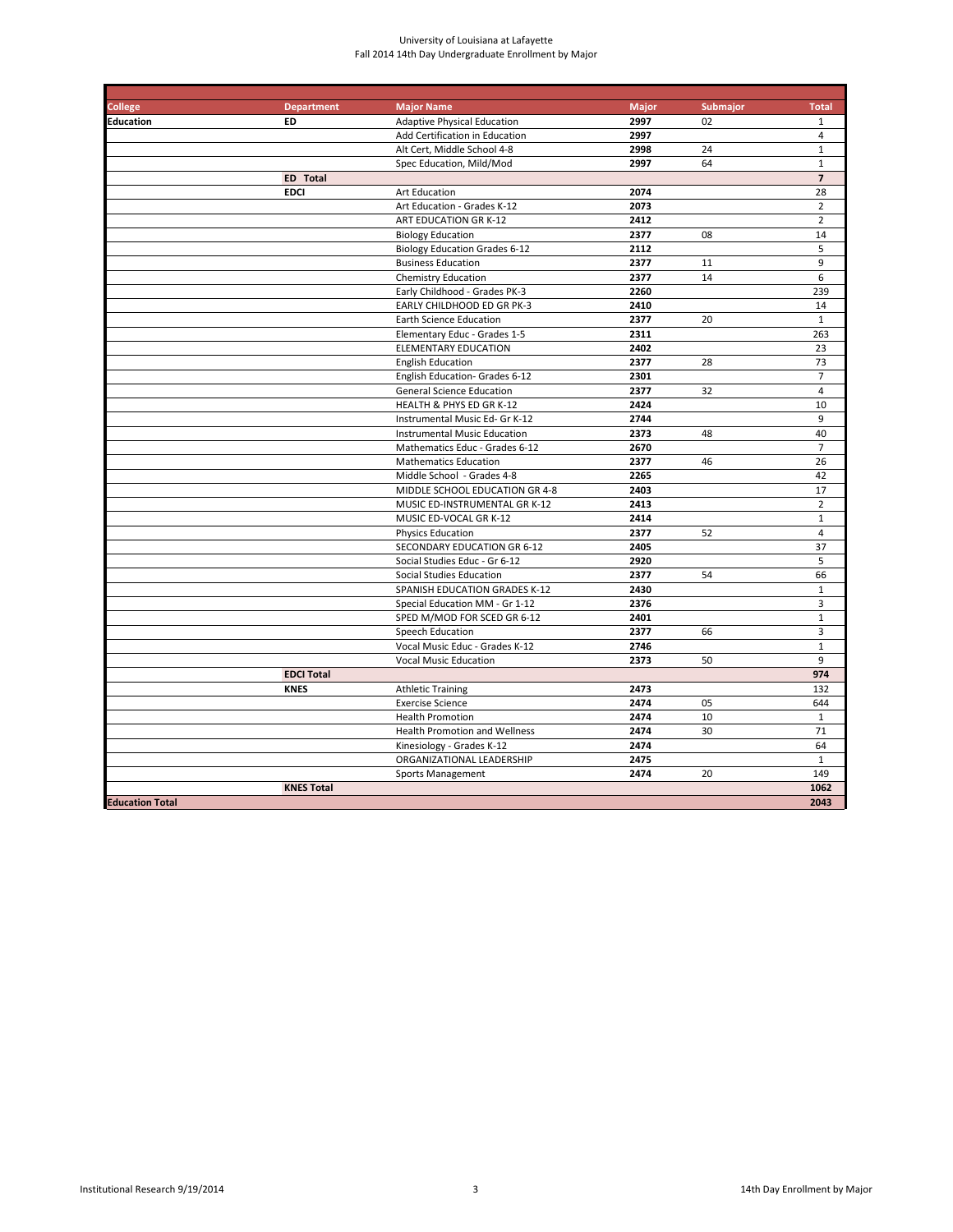| <b>College</b>           | <b>Department</b> | <b>Major Name</b>             | <b>Major</b> | <b>Submajor</b> | <b>Total</b> |
|--------------------------|-------------------|-------------------------------|--------------|-----------------|--------------|
| <b>Engineering</b>       | <b>CHEE</b>       | <b>Chemical Engineering</b>   | 4170         |                 | 302          |
|                          | <b>CHEE Total</b> |                               |              |                 | 302          |
|                          | <b>CIVE</b>       | Civil Engineering             | 4180         |                 | 179          |
|                          | <b>CIVE Total</b> |                               |              |                 | 179          |
|                          | <b>EECE</b>       | Elec Engr, Computer Engr      | 4281         |                 | 2            |
|                          |                   | <b>Electrical Engineering</b> | 4280         |                 | 229          |
|                          | <b>EECE Total</b> |                               |              |                 | 231          |
|                          | <b>ITEC</b>       | <b>Industrial Technology</b>  | 4552         |                 | 445          |
|                          | <b>ITEC Total</b> |                               |              |                 | 445          |
|                          | <b>MCHE</b>       | <b>Mechanical Engineering</b> | 4680         |                 | 644          |
|                          | <b>MCHE Total</b> |                               |              |                 | 644          |
|                          | <b>PETE</b>       | Petroleum Engineering         | 4790         |                 | 700          |
|                          | <b>PETE Total</b> |                               |              |                 | 700          |
| <b>Engineering Total</b> |                   |                               |              |                 | 2501         |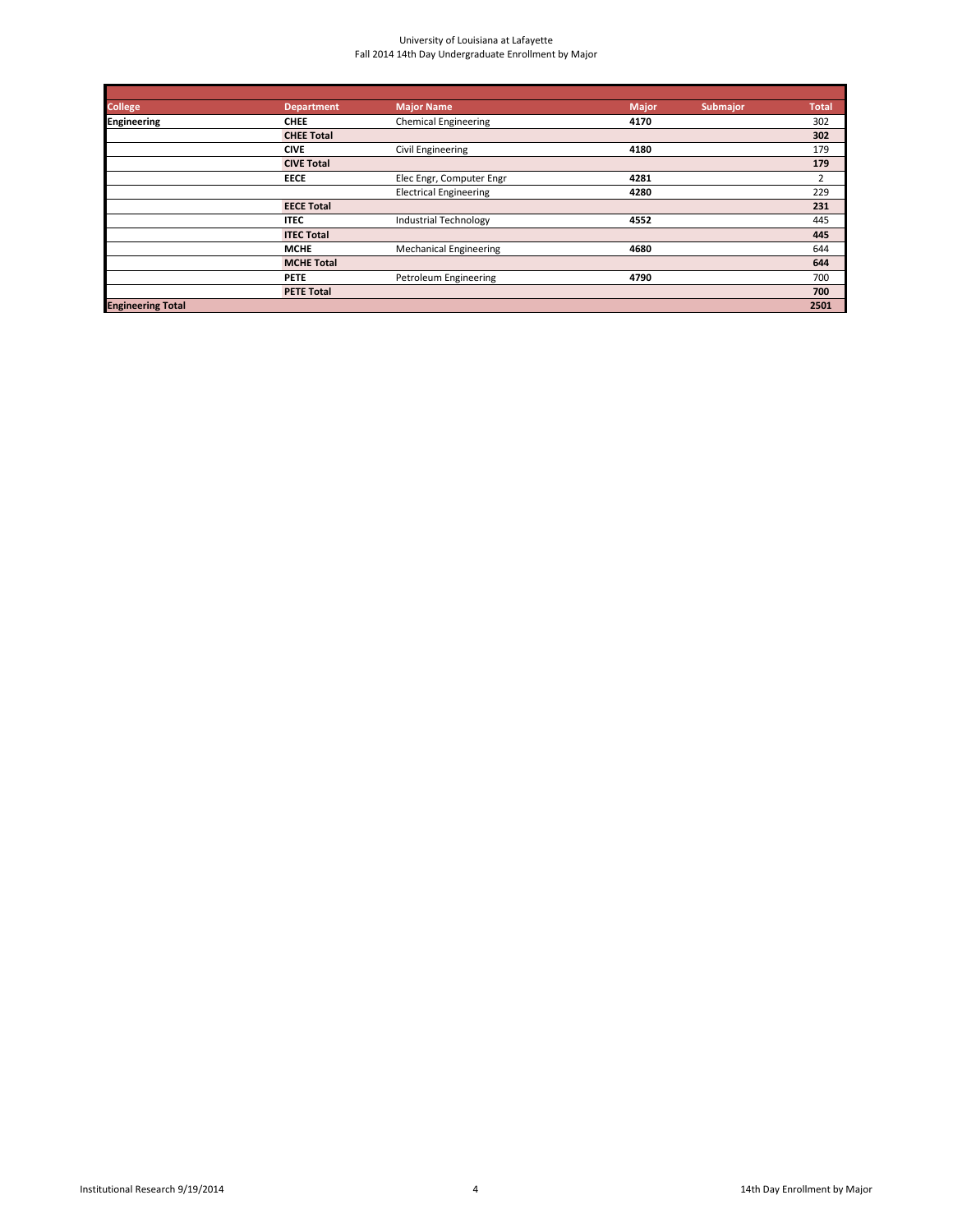| <b>College</b>               | <b>Department</b> | <b>Major Name</b>             | <b>Major</b> | <b>Submajor</b> | <b>Total</b> |
|------------------------------|-------------------|-------------------------------|--------------|-----------------|--------------|
| <b>General Studies</b>       | GS                | Gen Studies, Applied Sciences | G005         |                 | 144          |
|                              |                   | Gen Studies, Arts and Human   | G001         |                 | 231          |
|                              |                   | Gen Studies, Behavioral Sci   | G003         |                 | 208          |
|                              |                   | Gen Studies, Natural Sciences | G002         |                 | 12           |
|                              |                   | General Studies, Interim      | G000         |                 | 37           |
|                              | <b>GS</b> Total   |                               |              |                 | 632          |
| <b>General Studies Total</b> |                   |                               |              |                 | 632          |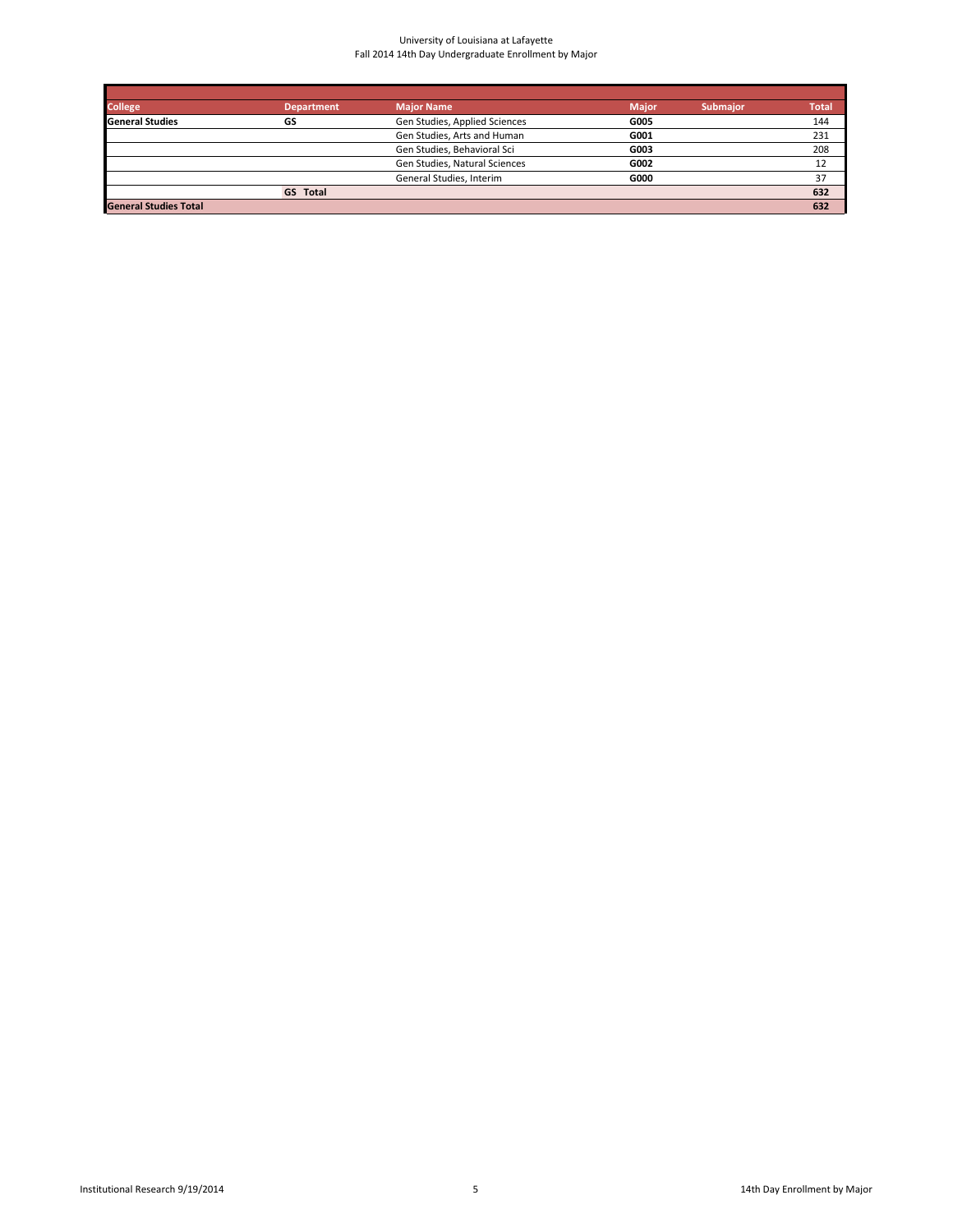| <b>College</b>            | <b>Department</b> | <b>Major Name</b>              | <b>Major</b> | <b>Submajor</b> | <b>Total</b>   |
|---------------------------|-------------------|--------------------------------|--------------|-----------------|----------------|
| Liberal Arts              | <b>CJUS</b>       | <b>Criminal Justice</b>        | H929         |                 | 307            |
|                           | <b>CJUS Total</b> |                                |              |                 | 307            |
|                           | <b>CMCN</b>       | <b>Mass Comm-Advertising</b>   | H962         | 01              | 61             |
|                           |                   | Mass Comm-Broadcasting         | H962         | 02              | 115            |
|                           |                   | Mass Comm-Journalism           | H962         | 03              | 45             |
|                           |                   | <b>Mass Communication</b>      | H962         |                 | $\overline{3}$ |
|                           |                   | Organizational Communication   | H961         |                 | 39             |
|                           |                   | <b>Public Relations</b>        | H965         |                 | 220            |
|                           | <b>CMCN Total</b> |                                |              |                 | 483            |
|                           | <b>CODI</b>       | Speech Pathology and Audiology | H963         |                 | 242            |
|                           | <b>CODI Total</b> |                                |              |                 | 242            |
|                           | <b>ENGL</b>       | <b>Creative Writing</b>        | H301         | 01              | 19             |
|                           |                   | English                        | H301         |                 | 150            |
|                           |                   | Linguistics                    | H301         | 03              | 5              |
|                           |                   | Literature                     | H301         | 04              | 3              |
|                           |                   | <b>Professional Writing</b>    | H301         | 05              | $\overline{7}$ |
|                           | <b>ENGL Total</b> |                                |              |                 | 184            |
|                           | <b>FORL</b>       | French and Francophone Studies | H345         | 20              | 16             |
|                           |                   | <b>French Education</b>        | H345         | 11              | 3              |
|                           |                   | Modern Languages               | H345         |                 | 9              |
|                           |                   | Spanish                        | H345         | 03              | 14             |
|                           |                   | Spanish Education              | H345         | 13              | $\overline{4}$ |
|                           | <b>FORL Total</b> |                                |              |                 | 46             |
|                           | <b>HIGE</b>       | History                        | H501         |                 | 92             |
|                           | <b>HIGE Total</b> |                                |              |                 | 92             |
|                           | LA                | Moving Image Arts              | H541         |                 | 107            |
|                           |                   | <b>Undeclared Liberal Arts</b> | H009         |                 | 70             |
|                           | LA Total          |                                |              |                 | 177            |
|                           | <b>POLS</b>       | <b>International Relations</b> | H921         | 02              | 32             |
|                           |                   | <b>Political Science</b>       | H921         |                 | 78             |
|                           |                   | Pre-Law                        | H921         | 01              | 125            |
|                           | <b>POLS Total</b> |                                |              |                 | 235            |
|                           | <b>PSYC</b>       | Psychology                     | <b>H870</b>  |                 | 553            |
|                           | <b>PSYC Total</b> |                                |              |                 | 553            |
|                           | <b>SOCI</b>       | Anthropology                   | H924         |                 | 40             |
|                           |                   | Child and Family Studies       | H481         |                 | 175            |
|                           |                   | Sociology                      | H925         |                 | 116            |
|                           | <b>SOCI Total</b> |                                |              |                 | 331            |
| <b>Liberal Arts Total</b> |                   |                                |              |                 | 2650           |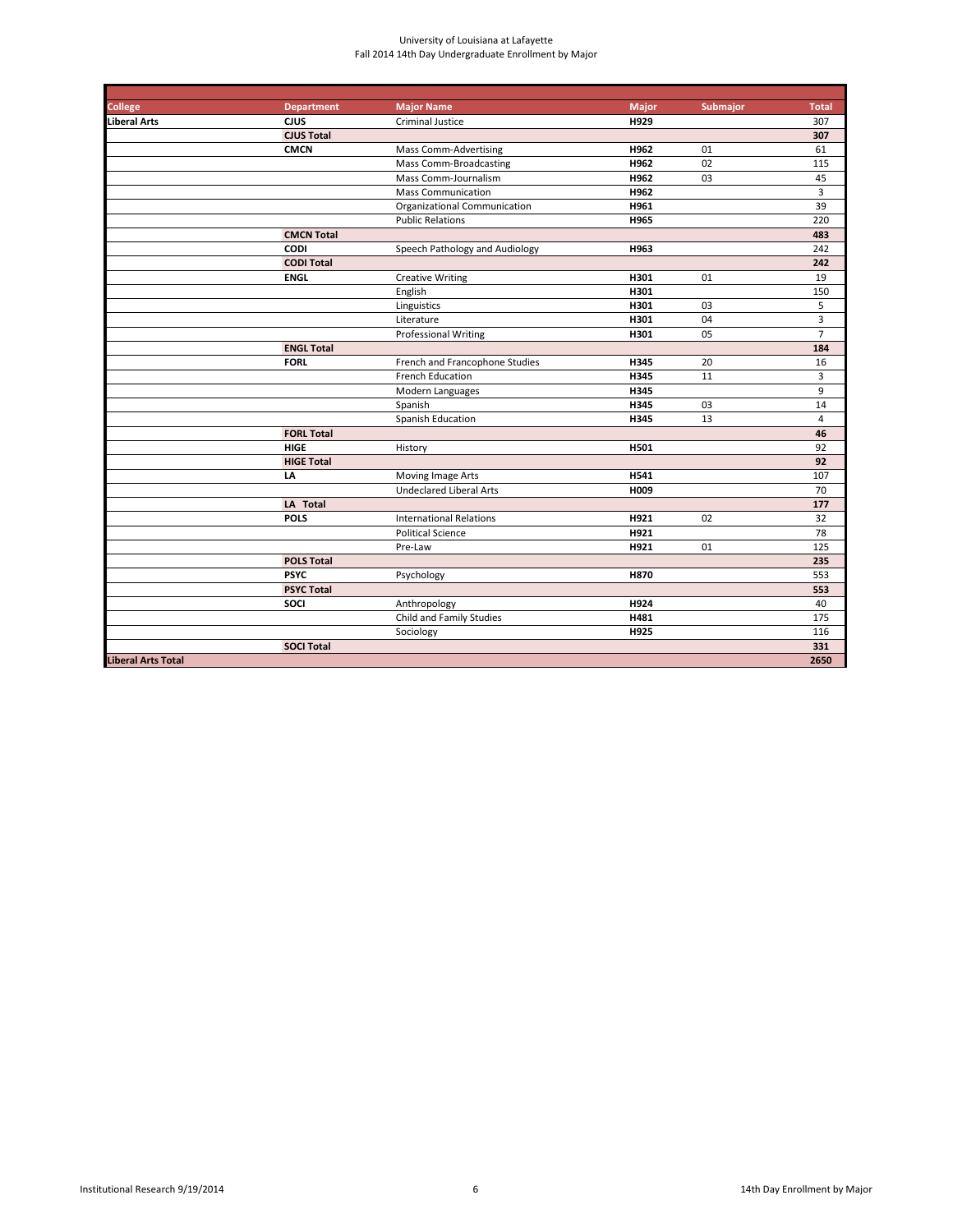| <b>College</b>       | <b>Department</b> | <b>Major Name</b>                     | <b>Major</b> | <b>Submajor</b> | <b>Total</b> |
|----------------------|-------------------|---------------------------------------|--------------|-----------------|--------------|
| <b>Nursing</b>       | <b>ALHP</b>       | Dental Hygiene                        | 5772         |                 |              |
|                      |                   | <b>Dietetics</b>                      | 5486         |                 | 133          |
|                      |                   | <b>Health Services Administration</b> | 5487         |                 | 78           |
|                      |                   |                                       |              | 01              | 3            |
|                      |                   | Pre-Dental Hygiene                    | 5773         |                 | 75           |
|                      | <b>ALHP Total</b> |                                       |              |                 | 290          |
|                      | <b>BSN</b>        | Mobility in Nursing Education         | 5770         | 01              | 3            |
|                      |                   | Nursing                               | 5770         |                 | 1046         |
|                      |                   | Online Nursing RN to BSN              | 5770         | 03              | 628          |
|                      | <b>BSN Total</b>  |                                       |              |                 | 1677         |
|                      | <b>HIM</b>        | <b>Health Information Management</b>  | 5728         |                 | 100          |
|                      | <b>HIM Total</b>  |                                       |              |                 | 100          |
| <b>Nursing Total</b> |                   |                                       |              |                 | 2067         |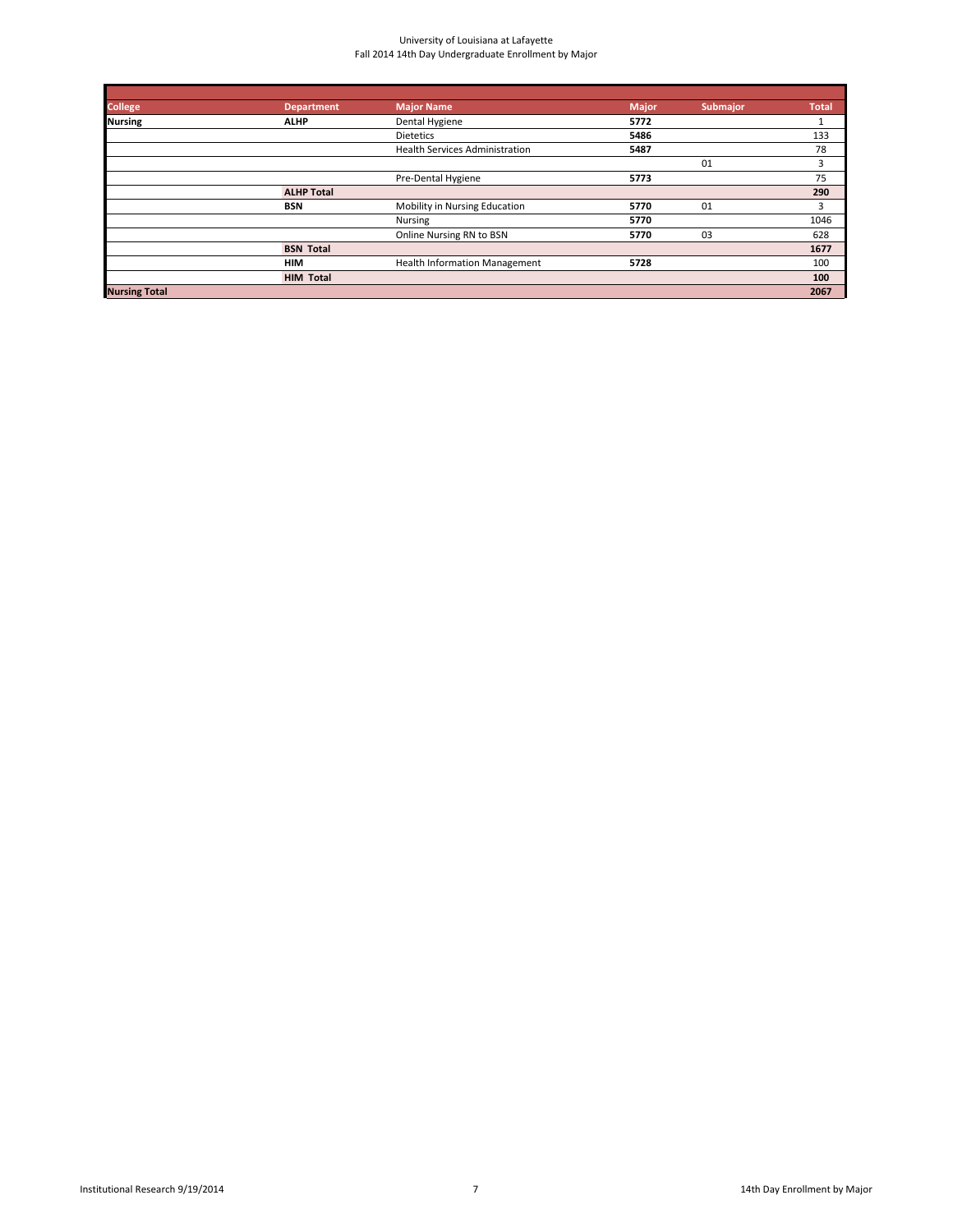| <b>College</b>        | <b>Department</b> | <b>Major Name</b>              | <b>Major</b> | Submajor | <b>Total</b>   |
|-----------------------|-------------------|--------------------------------|--------------|----------|----------------|
| <b>Sciences</b>       | <b>BIOL</b>       | Bio Resources / Diversity      | <b>S117</b>  | 10       | 19             |
|                       |                   | Biology                        | <b>S117</b>  |          | 704            |
|                       |                   | Micro Biology                  | <b>S117</b>  | 20       | 25             |
|                       |                   | Microbiology                   | S721         |          | $\mathbf{1}$   |
|                       |                   | Pre Vet Two Year Transfer      | S064         |          | 27             |
|                       |                   | Pre-Med Tech, Transfer Program | <b>S727</b>  |          | $\overline{4}$ |
|                       |                   | Resource Biology/Biodiversity  | <b>S118</b>  |          | $\overline{4}$ |
|                       | <b>BIOL Total</b> |                                |              |          | 784            |
|                       | <b>CHEM</b>       | Chemistry                      | <b>S161</b>  |          | 74             |
|                       |                   | Pre-Pharmacy Two Year Transfer | S162         |          | 87             |
|                       | <b>CHEM Total</b> |                                |              |          | 161            |
|                       | <b>CMIX</b>       | <b>Business Informatics</b>    | <b>S300</b>  | 01       | 69             |
|                       |                   | Digital Media Technology       | <b>S300</b>  | 03       | 20             |
|                       |                   | <b>Health Informatics</b>      | <b>S300</b>  | 02       | 12             |
|                       |                   | Individualized Informatics     | <b>S300</b>  | 06       | $\mathbf{1}$   |
|                       |                   | Informatics                    | <b>S300</b>  |          | $\mathbf{1}$   |
|                       |                   | <b>Systems Administration</b>  | <b>S300</b>  | 04       | 39             |
|                       |                   | Web Design                     | <b>S300</b>  | 05       | 16             |
|                       | <b>CMIX Total</b> |                                |              |          | 158            |
|                       | <b>CMPS</b>       | <b>Computer Science</b>        | S191         |          | 287            |
|                       |                   | CSci, Cognitive Science        | S191         | 01       | $\overline{2}$ |
|                       |                   | CSci, Computer Engineering     | S191         | 02       | $\overline{4}$ |
|                       |                   | CSci, Information Technology   | S191         | 03       | 8              |
|                       |                   | CSci, Pre-Major                | <b>S191</b>  | 99       | 42             |
|                       |                   | CSci, Scientific Computing     | S191         | 04       | $\overline{4}$ |
|                       |                   | CSci, Video Game Design & Dev  | S191         | 05       | 26             |
|                       | <b>CMPS Total</b> |                                |              |          | 373            |
|                       | <b>GEOL</b>       | Geology                        | S410         |          | 98             |
|                       | <b>GEOL Total</b> |                                |              |          | 98             |
|                       | <b>GEOS</b>       | Digital Geography              | <b>S200</b>  | 03       | 8              |
|                       |                   | <b>Environmental Quality</b>   | <b>S200</b>  | 02       | 38             |
|                       |                   | <b>Environmental Science</b>   | <b>S200</b>  |          | 3              |
|                       |                   | Soil and Water Conservation    | <b>S200</b>  | 01       | 17             |
|                       | <b>GEOS Total</b> |                                |              |          | 66             |
|                       | <b>MATH</b>       | <b>Mathematics</b>             | S671         |          | 43             |
|                       | <b>MATH Total</b> |                                |              |          | 43             |
|                       | <b>PHYS</b>       | Physics                        | <b>S830</b>  |          | 33             |
|                       | <b>PHYS Total</b> |                                |              |          | 33             |
|                       | <b>RRES</b>       | Agribusiness, Concentration    | <b>S128</b>  | 01       | $\mathbf{1}$   |
|                       |                   | Animal Science, Concentration  | <b>S128</b>  | 02       | 4              |
|                       |                   | Environmental & Sustainable Re | S034         |          | $\overline{7}$ |
|                       |                   | Plant Science, Concentration   | <b>S128</b>  | 03       | $\overline{2}$ |
|                       |                   | Pre Vet Two Year Transfer      | S063         |          | $\mathbf{1}$   |
|                       | <b>RRES Total</b> |                                |              |          | 15             |
|                       | <b>SI</b>         | <b>Undeclared Science</b>      | S009         |          | 36             |
|                       | SI Total          |                                |              |          | 36             |
| <b>Sciences Total</b> |                   |                                |              |          | 1767           |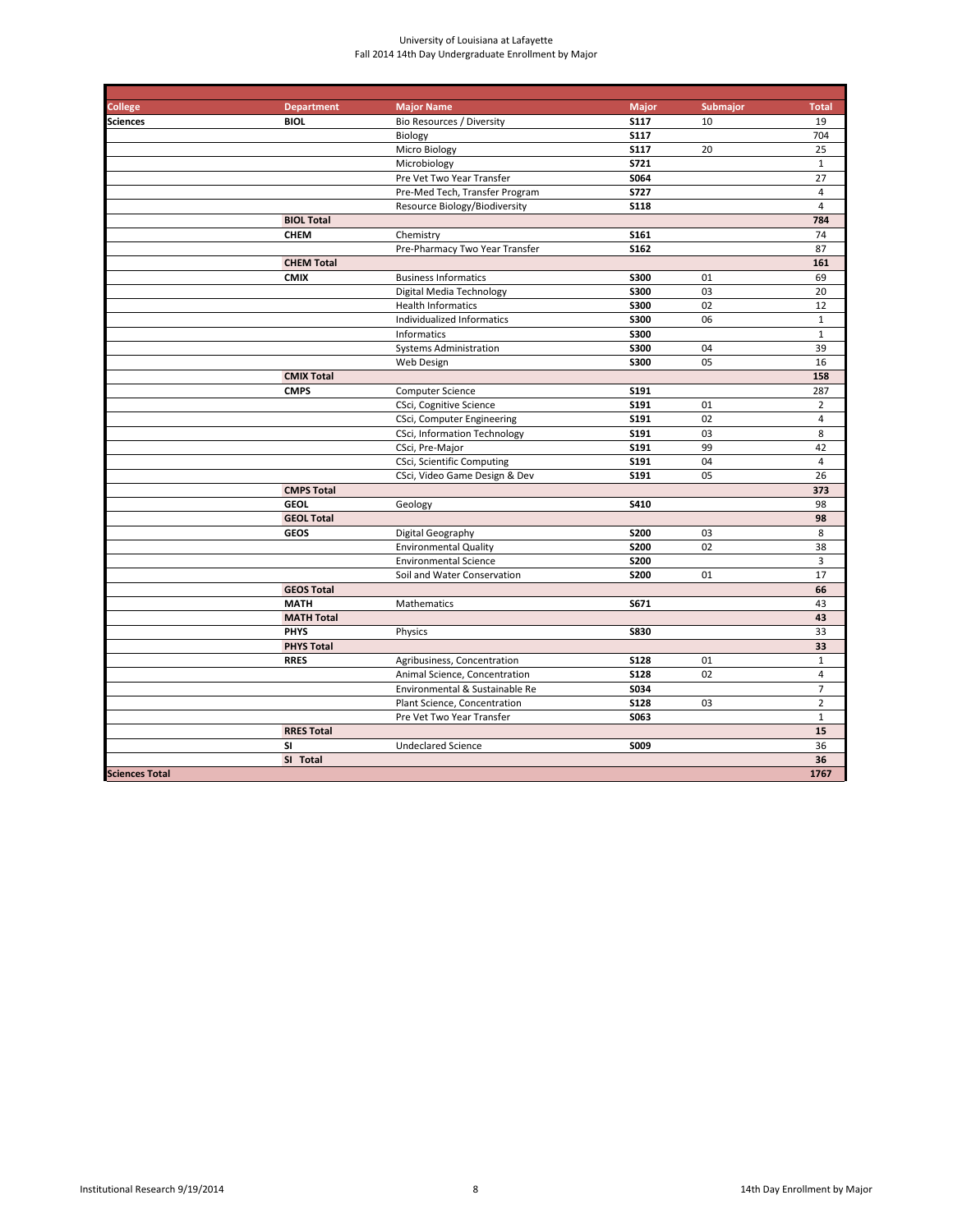| <b>College</b>                  | <b>Department</b> | <b>Major Name</b>             | <b>Major</b> | <b>Submajor</b> | <b>Total</b> |
|---------------------------------|-------------------|-------------------------------|--------------|-----------------|--------------|
| <b>University College</b>       | UC                | Doors Program                 | 7008         |                 | 32           |
|                                 |                   | High School - Dual Enrollment | 7012         |                 | 753          |
|                                 |                   | Non-ULL Cross Enrollment      | 7100         |                 | 8            |
|                                 |                   | Post Baccalaureate            | 7001         |                 | 101          |
|                                 |                   | Special Non Degree Undergrad  | 7000         |                 |              |
|                                 |                   | University Life               | 7510         |                 |              |
|                                 | <b>UC</b> Total   |                               |              |                 | 907          |
| <b>University College Total</b> |                   |                               |              |                 | 907          |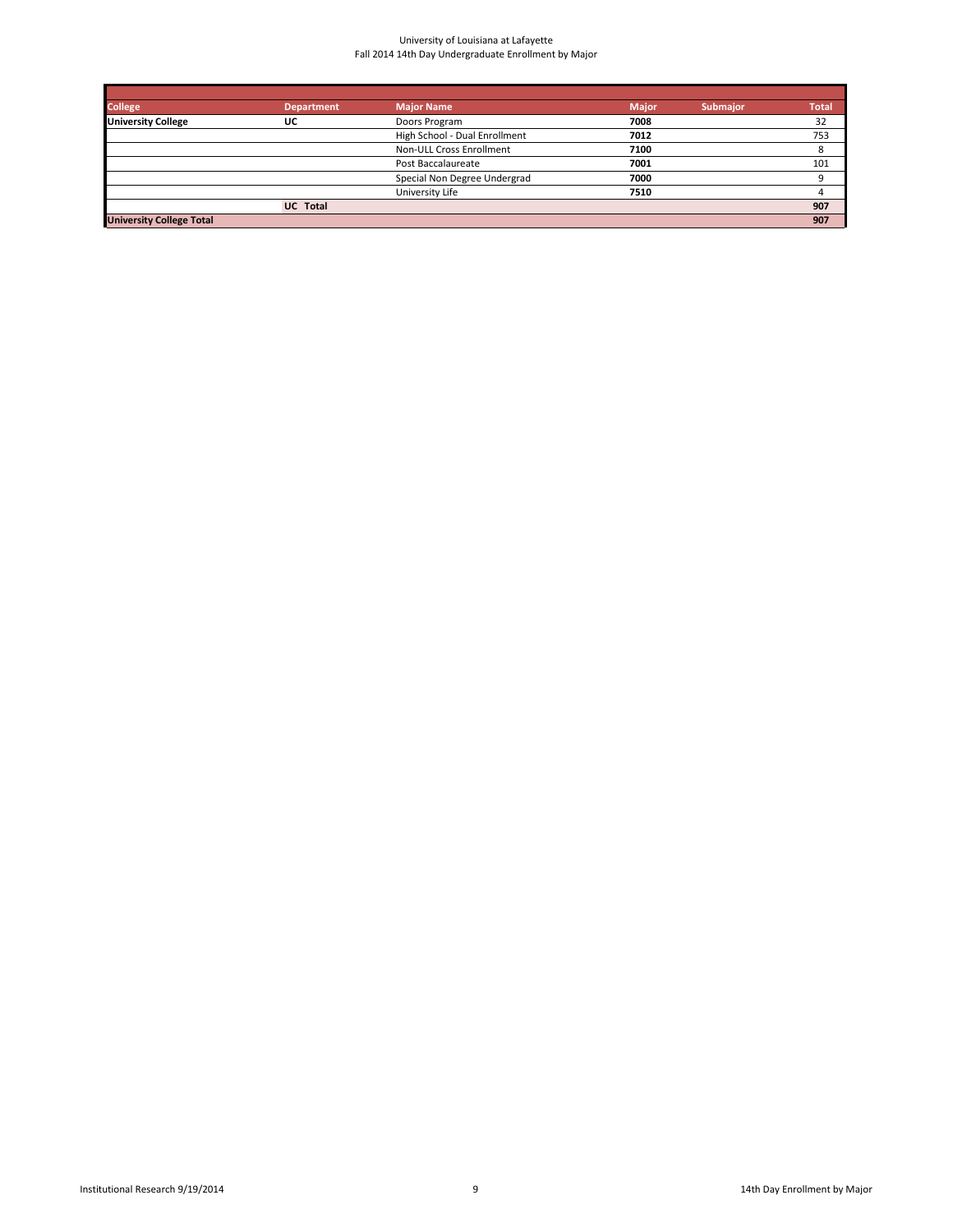| College                          | Department | Maior Name | <b>Maior</b> | <b>aubmajor</b> | rotal |
|----------------------------------|------------|------------|--------------|-----------------|-------|
| <b>Undergraduate Grand Total</b> |            |            |              |                 | 15574 |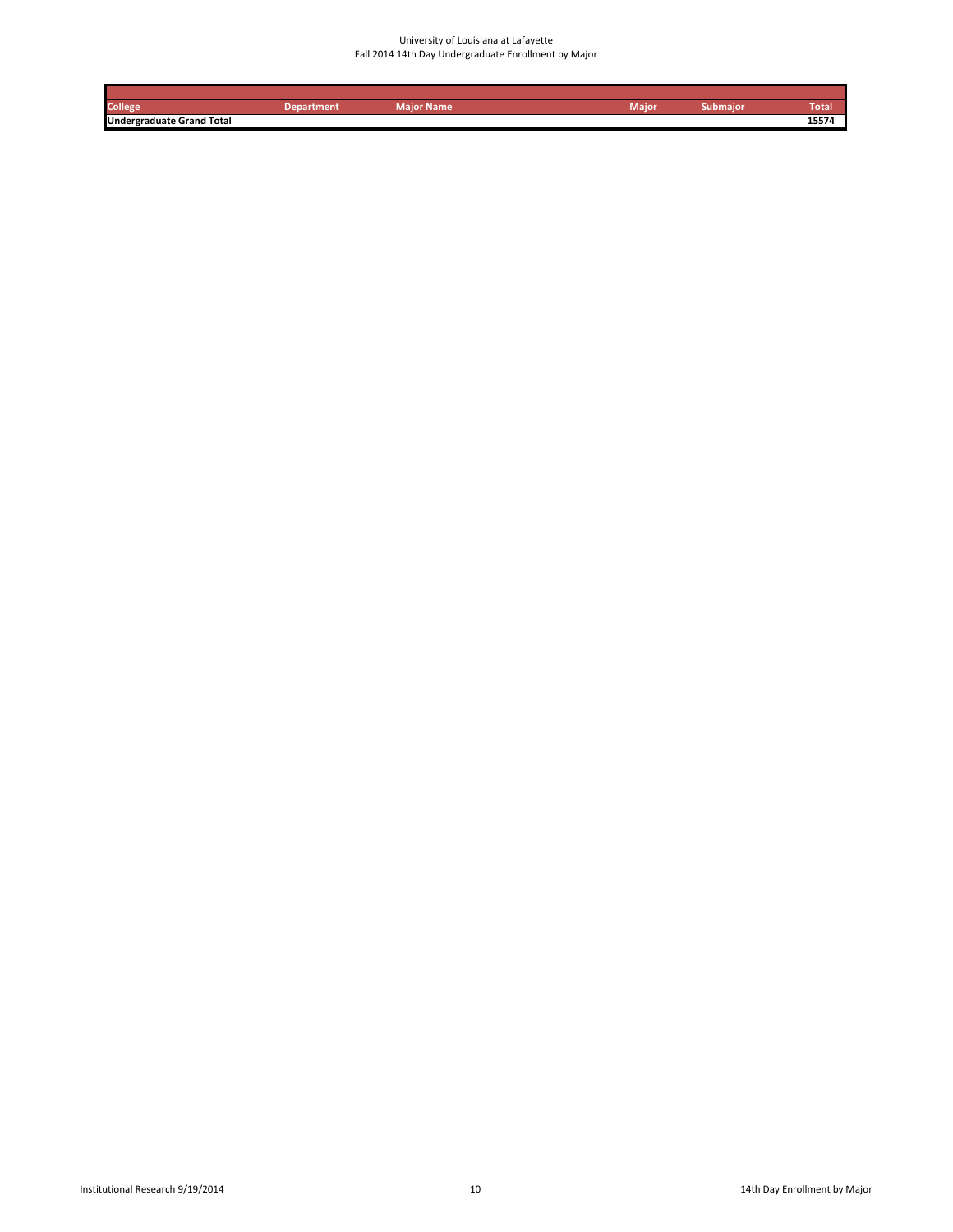| <b>College</b>    | <b>Department</b> | <b>Major Name</b> | <b>Major</b> | <b>Submaior</b> | <b>Total</b> |
|-------------------|-------------------|-------------------|--------------|-----------------|--------------|
| Arts              | <b>ARCH</b>       | Architecture      | 8085         |                 | 43           |
|                   | <b>ARCH Total</b> |                   |              |                 | 43           |
|                   | <b>MUS</b>        | Music             | 8746         |                 | 18           |
|                   | <b>MUS Total</b>  |                   |              |                 | 18           |
| <b>Arts Total</b> |                   |                   |              |                 | 61           |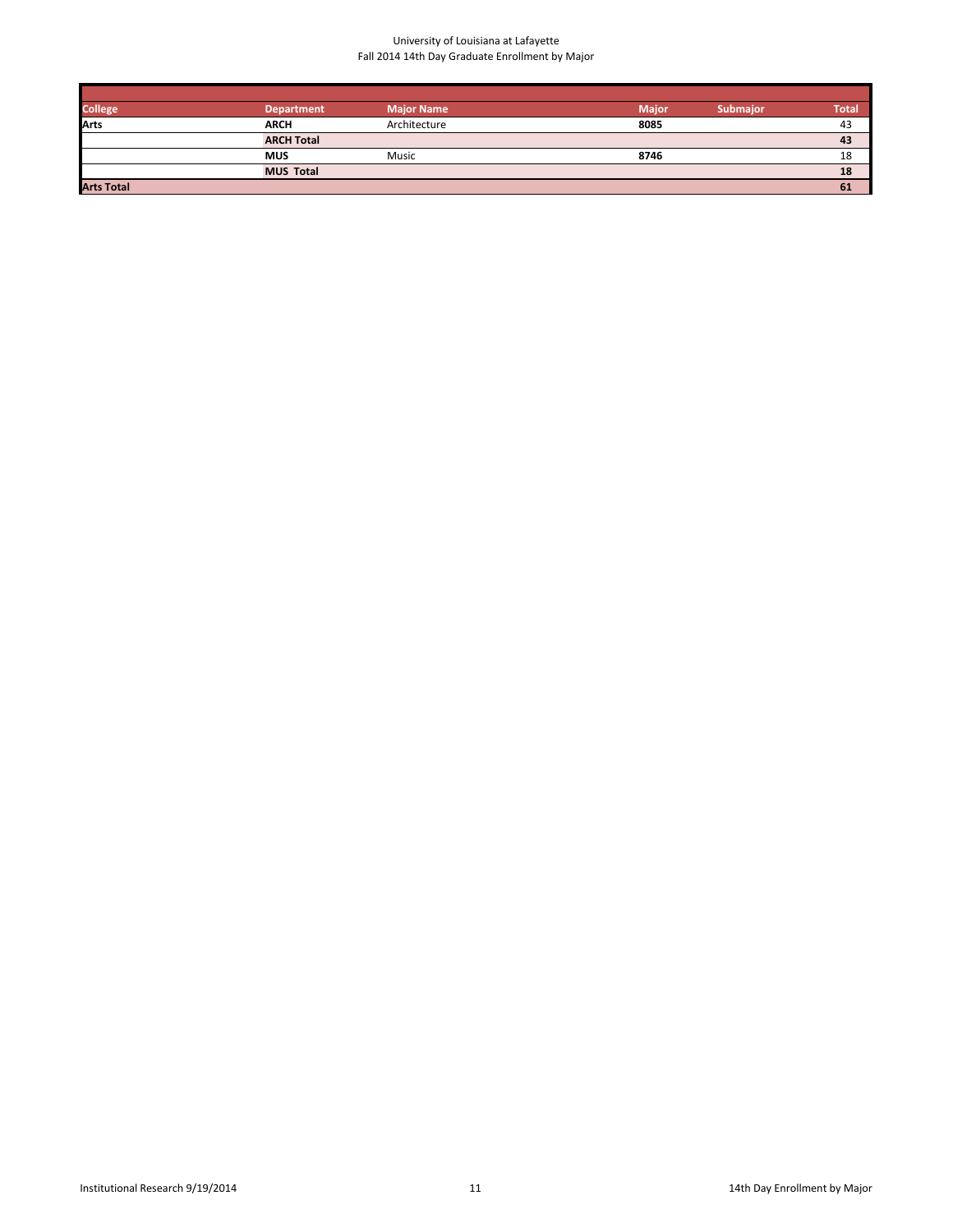| <b>College</b>        | <b>Department</b> | <b>Major Name</b>                 | <b>Major</b> | <b>Submajor</b> | <b>Total</b> |
|-----------------------|-------------------|-----------------------------------|--------------|-----------------|--------------|
| <b>Business</b>       | <b>ACCT</b>       | Accounting                        | 812A         |                 |              |
|                       | <b>ACCT Total</b> |                                   |              |                 |              |
|                       | <b>MBA</b>        | <b>GC Business Administration</b> | 8123         |                 |              |
|                       |                   | Health Care Admin -Certificate    | 8122         |                 |              |
|                       |                   | <b>Health Care Administration</b> | 8121         |                 | 28           |
|                       |                   | Masters of Business Admin         | 8120         |                 | 162          |
|                       | <b>MBA Total</b>  |                                   |              |                 | 193          |
| <b>Business Total</b> |                   |                                   |              |                 | 196          |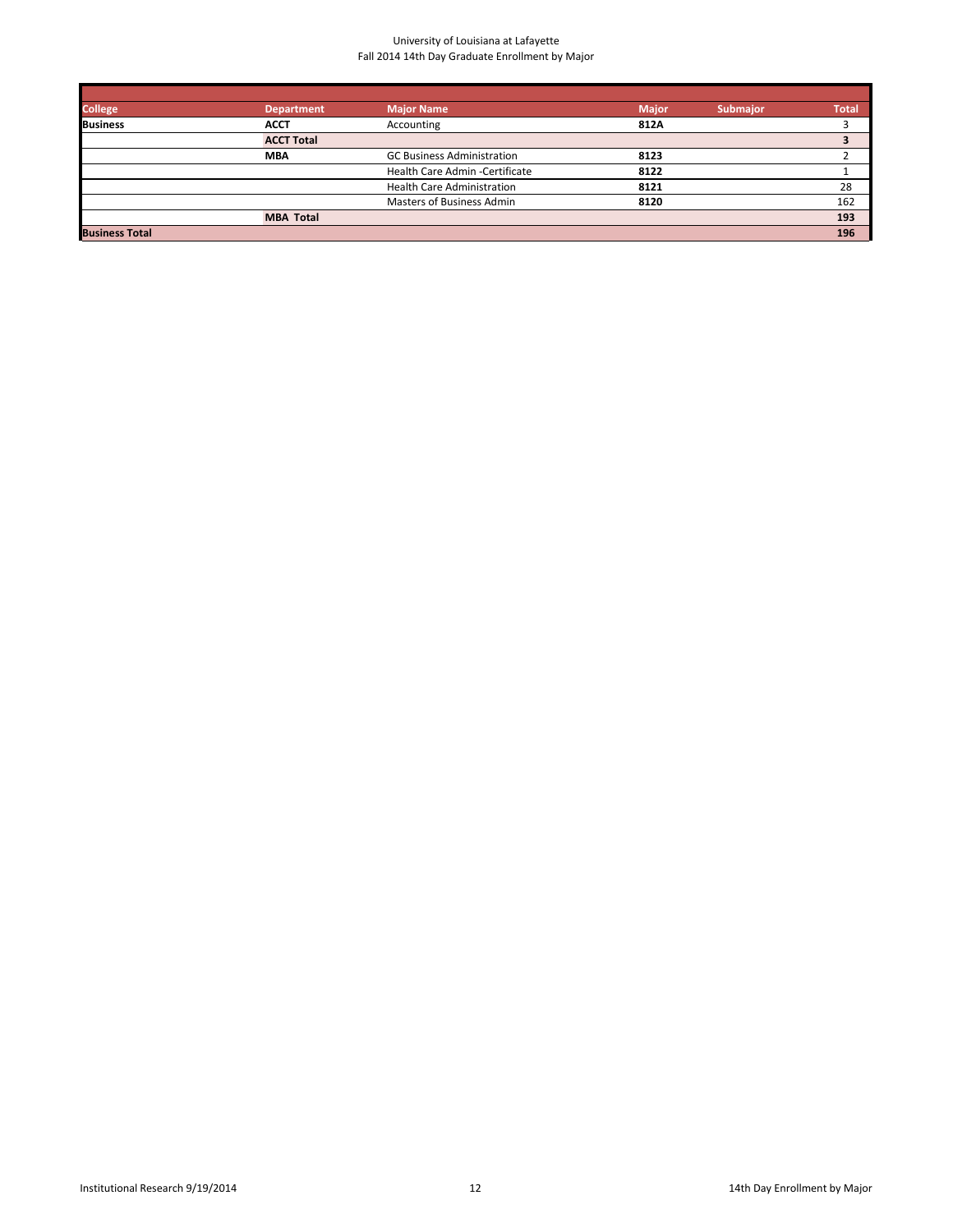| <b>College</b>         | <b>Department</b> | <b>Major Name</b>              | <b>Major</b> | <b>Submajor</b> | <b>Total</b> |
|------------------------|-------------------|--------------------------------|--------------|-----------------|--------------|
| <b>Education</b>       | <b>COUE</b>       | <b>Counselor Education</b>     | 8010         |                 | 82           |
|                        | <b>COUE Total</b> |                                |              |                 | 82           |
|                        | <b>EDCI</b>       | Curriculum and Instruction     | 8377         |                 | 5            |
|                        |                   | ELEM ED & SPEC ED M/MOD GR 1-5 | 8370         |                 | 11           |
|                        |                   | <b>Gifted Education</b>        | 8378         |                 | 12           |
|                        |                   | <b>Instructional Coach</b>     | 837A         |                 | 6            |
|                        |                   | OL Curriculum and Instruction  | 8377         | OL              | 11           |
|                        |                   | SCND ED & SPEC ED M/MOD GR6-12 | 8379         |                 | 8            |
|                        | <b>EDCI Total</b> |                                |              |                 | 53           |
|                        | <b>EDFL</b>       | <b>Educational Leadership</b>  | 8387         |                 | 9            |
|                        |                   | Educational Leadership Ed.D.   | 8389         |                 | 94           |
|                        |                   | Higher Education Admin EdD     | 8390         |                 | 15           |
|                        | <b>EDFL Total</b> |                                |              |                 | 118          |
|                        | <b>KNES</b>       | Kinesiology Master's Degree    | 8360         |                 | 35           |
|                        | <b>KNES Total</b> |                                |              |                 | 35           |
| <b>Education Total</b> |                   |                                |              |                 | 288          |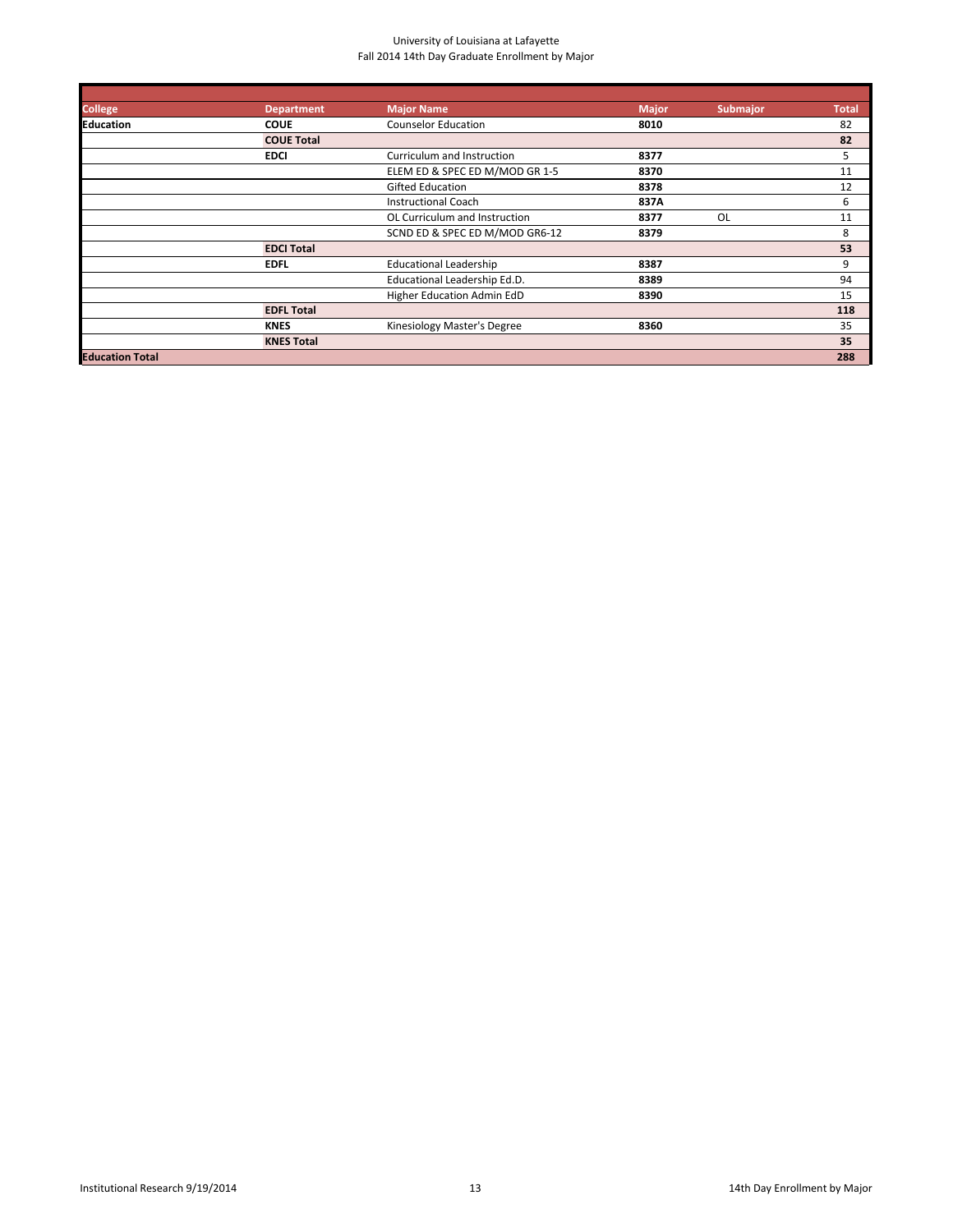| <b>College</b>           | <b>Department</b> | <b>Major Name</b>                 | <b>Major</b> | <b>Submajor</b> | <b>Total</b>   |
|--------------------------|-------------------|-----------------------------------|--------------|-----------------|----------------|
| <b>Engineering</b>       | <b>CHEE</b>       | <b>Chemical Engineering MSE</b>   | 8173         |                 | 7              |
|                          |                   | Engineering, Chemical Option      | 8172         |                 | 1              |
|                          | <b>CHEE Total</b> |                                   |              |                 | 8              |
|                          | <b>CIVE</b>       | <b>Civil Engineering MSE</b>      | 8183         |                 | 17             |
|                          |                   | Engineering, Civil Option         | 8182         |                 | $\mathbf{1}$   |
|                          | <b>CIVE Total</b> |                                   |              |                 | 18             |
|                          | <b>EECE</b>       | <b>Computer Engineering</b>       | 8283         |                 | 4              |
|                          |                   |                                   | 8289         |                 | 27             |
|                          |                   | <b>Electrical MSE</b>             | 8285         |                 | 24             |
|                          | <b>EECE Total</b> |                                   |              |                 | 55             |
|                          | <b>ENGR</b>       | Ph.D. Systems Engineering CHEM    | 8174         |                 | $\overline{7}$ |
|                          |                   | Ph.D. Systems Engineering CIVE    | 8184         |                 | 4              |
|                          |                   | Ph.D. Systems Engineering ELEE    | 8286         |                 | 6              |
|                          |                   | Ph.D. Systems Engineering MCHE    | 8684         |                 | 5              |
|                          |                   | Ph.D. Systems Engineering PETE    | 8794         |                 | 9              |
|                          | <b>ENGR Total</b> |                                   |              |                 | 31             |
|                          | <b>ITEC</b>       | <b>Systems Technology</b>         | 8323         |                 | 8              |
|                          | <b>ITEC Total</b> |                                   |              |                 | 8              |
|                          | <b>MCHE</b>       | <b>Mechanical Engineering MSE</b> | 8683         |                 | 15             |
|                          | <b>MCHE Total</b> |                                   |              |                 | 15             |
|                          | <b>PETE</b>       | Petroleum Engineering MSE         | 8793         |                 | 60             |
|                          | <b>PETE Total</b> |                                   |              |                 | 60             |
| <b>Engineering Total</b> |                   |                                   |              |                 | 195            |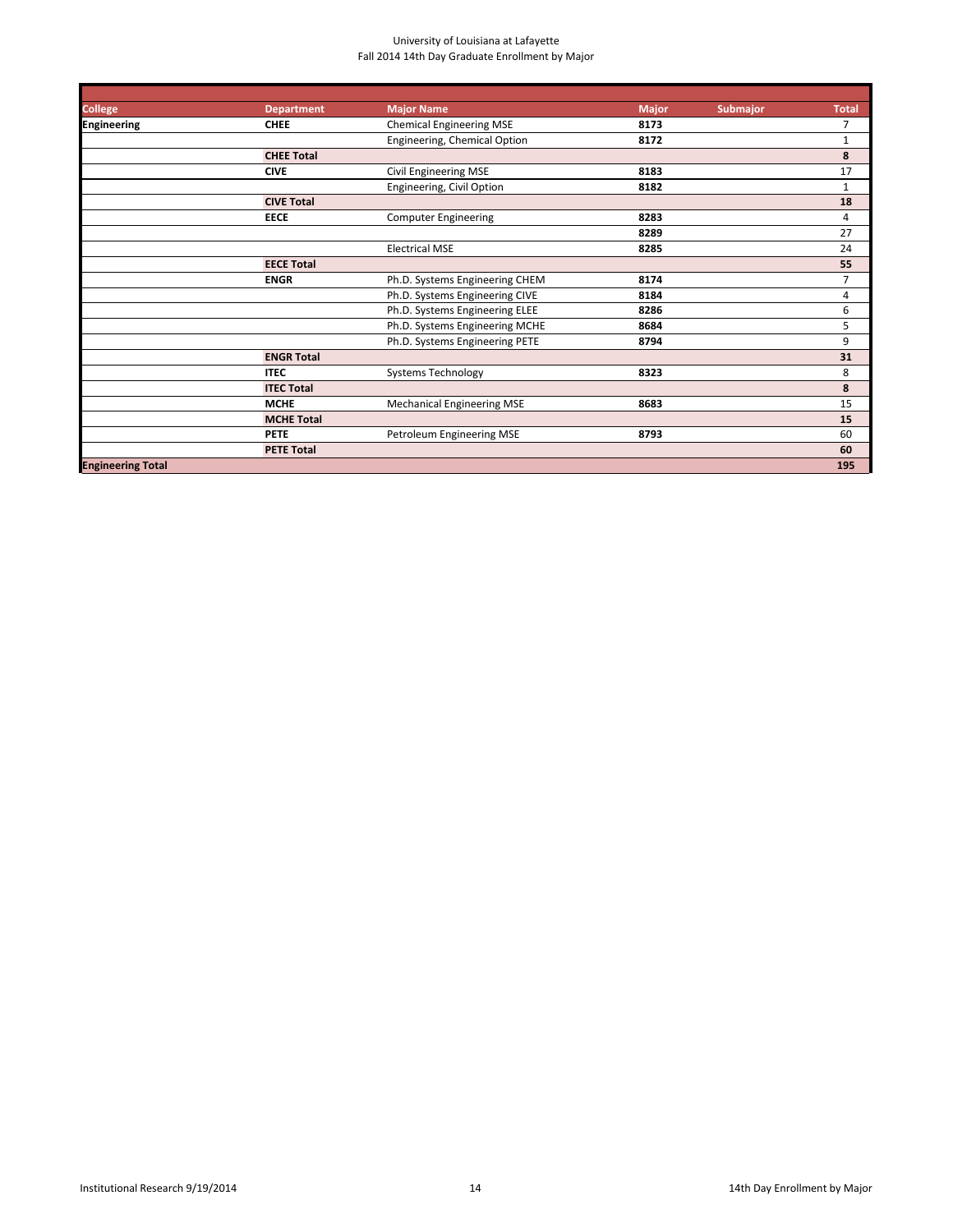| <b>College</b>               | <b>Department</b> | <b>Major Name</b>           | <b>Major</b> | <b>Submaior</b> | Total |
|------------------------------|-------------------|-----------------------------|--------------|-----------------|-------|
| <b>Graduate School</b>       | GR                | Entree Program              | 8001         |                 | 20    |
|                              |                   | Masters Plus 30             | 8008         |                 | 51    |
|                              |                   | Special Non Degree Graduate | 8000         |                 | 14    |
|                              | <b>GR</b> Total   |                             |              |                 | 65    |
| <b>Graduate School Total</b> |                   |                             |              |                 | 65    |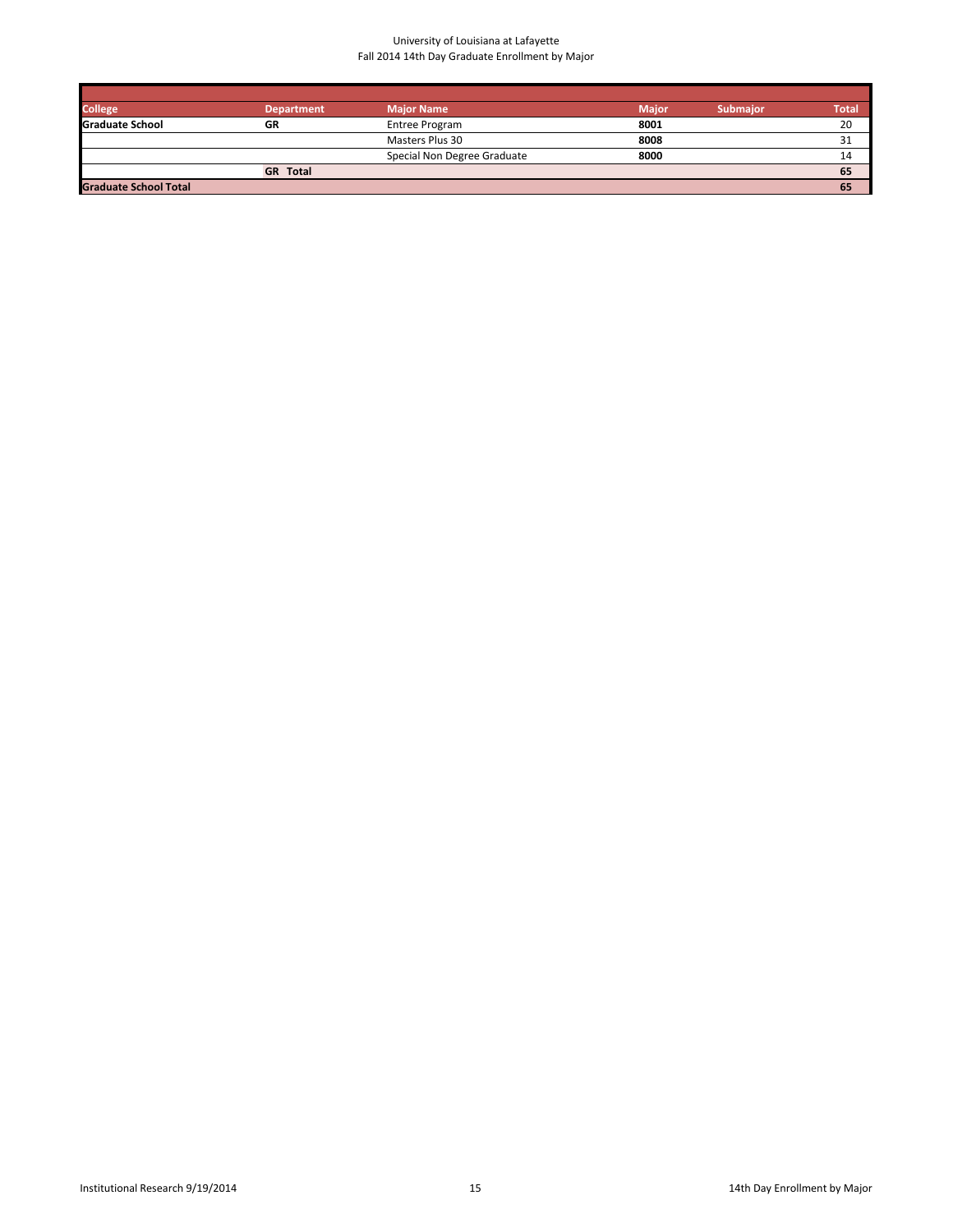| <b>College</b>            | <b>Department</b> | <b>Major Name</b>               | <b>Major</b> | <b>Submajor</b> | <b>Total</b>   |
|---------------------------|-------------------|---------------------------------|--------------|-----------------|----------------|
| Liberal Arts              | <b>CJUS</b>       | <b>Masters Criminal Justice</b> | 8929         |                 | 10             |
|                           | <b>CJUS Total</b> |                                 |              |                 | 10             |
|                           | <b>CMCN</b>       | Communication                   | 8961         |                 | 43             |
|                           | <b>CMCN Total</b> |                                 |              |                 | 43             |
|                           | <b>CODI</b>       | Appl Language & Speech Science  | 8969         |                 | 25             |
|                           |                   | Speech Pathology/Audiology      | 8963         |                 | 64             |
|                           | <b>CODI Total</b> |                                 |              |                 | 89             |
|                           | <b>ENGL</b>       | English                         | 8301         |                 | 23             |
|                           |                   |                                 | 8306         |                 | 74             |
|                           |                   | TCH Engl to Spkr of other Lang  | 8320         |                 | 5              |
|                           | <b>ENGL Total</b> |                                 |              |                 | 102            |
|                           | <b>FORL</b>       | <b>Francophone Studies</b>      | 8349         |                 | 13             |
|                           |                   | French                          | 8341         |                 | $\overline{7}$ |
|                           | <b>FORL Total</b> |                                 |              |                 | 20             |
|                           | <b>HIGE</b>       | History                         | 8501         |                 | 29             |
|                           | <b>HIGE Total</b> |                                 |              |                 | 29             |
|                           | <b>PSYC</b>       | Applied Psychology              | 8872         | 10              | 13             |
|                           |                   | <b>Experimental Psychology</b>  | 8872         | 20              | 6              |
|                           |                   | Psychology                      | 8872         |                 | 23             |
|                           | <b>PSYC Total</b> |                                 |              |                 | 42             |
| <b>Liberal Arts Total</b> |                   |                                 |              |                 | 335            |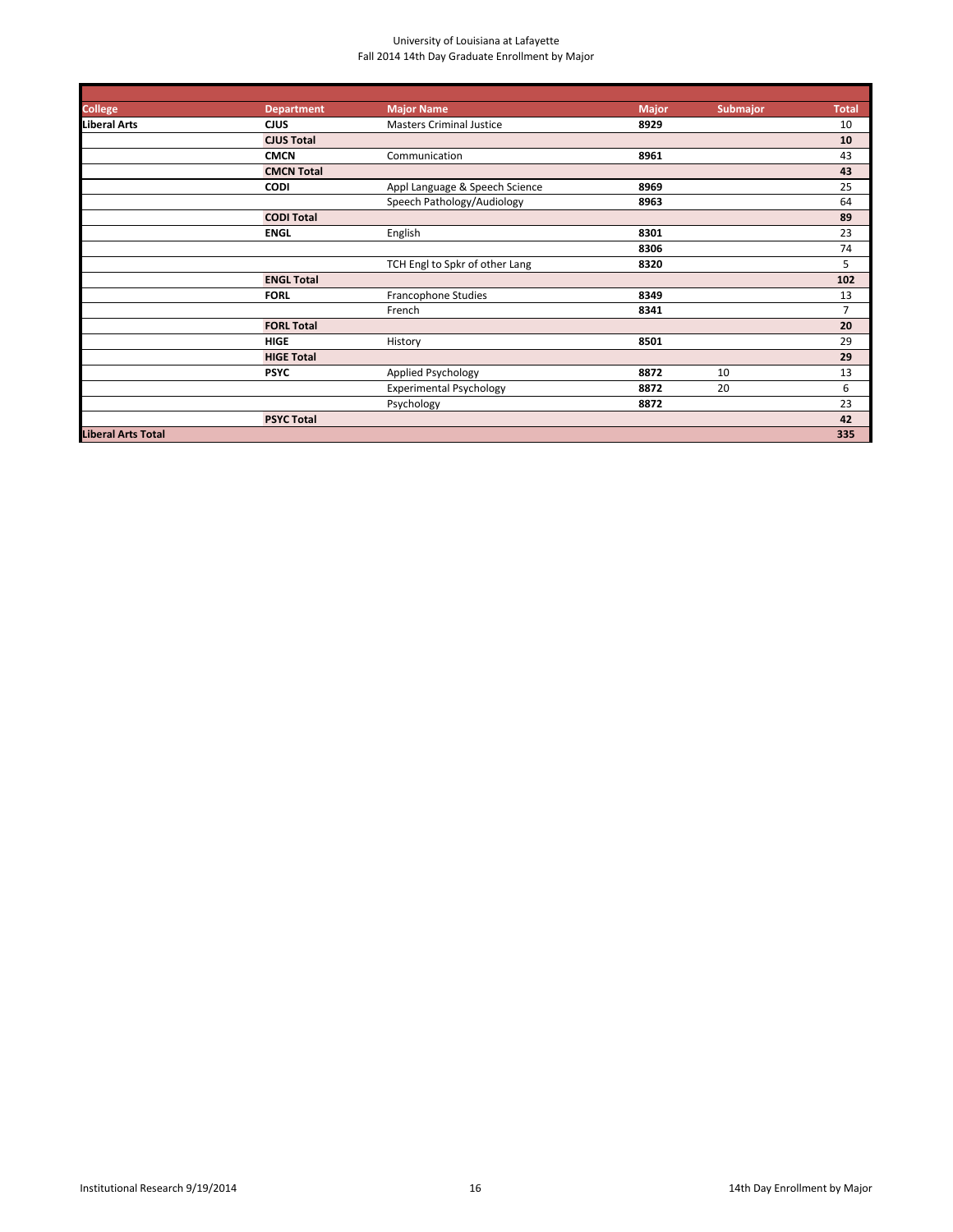| <b>College</b>       | <b>Department</b> | <b>Major Name</b>                | <b>Major</b> | <b>Submajor</b> | Total |
|----------------------|-------------------|----------------------------------|--------------|-----------------|-------|
| <b>Nursing</b>       | <b>MSN</b>        | Doctor of Nursing Practice       | 877C         |                 | 18    |
|                      |                   | <b>Family Nurse Practitioner</b> | 8778         |                 | 114   |
|                      |                   | Fmly Psyc/MNTL Hlth Nurse Prac   | 877A         |                 |       |
|                      |                   | <b>MSN Nurse Administrator</b>   | 8776         |                 |       |
|                      |                   | <b>MSN Nurse Educator</b>        | 8777         |                 |       |
|                      | <b>MSN Total</b>  |                                  |              |                 | 140   |
| <b>Nursing Total</b> |                   |                                  |              |                 | 140   |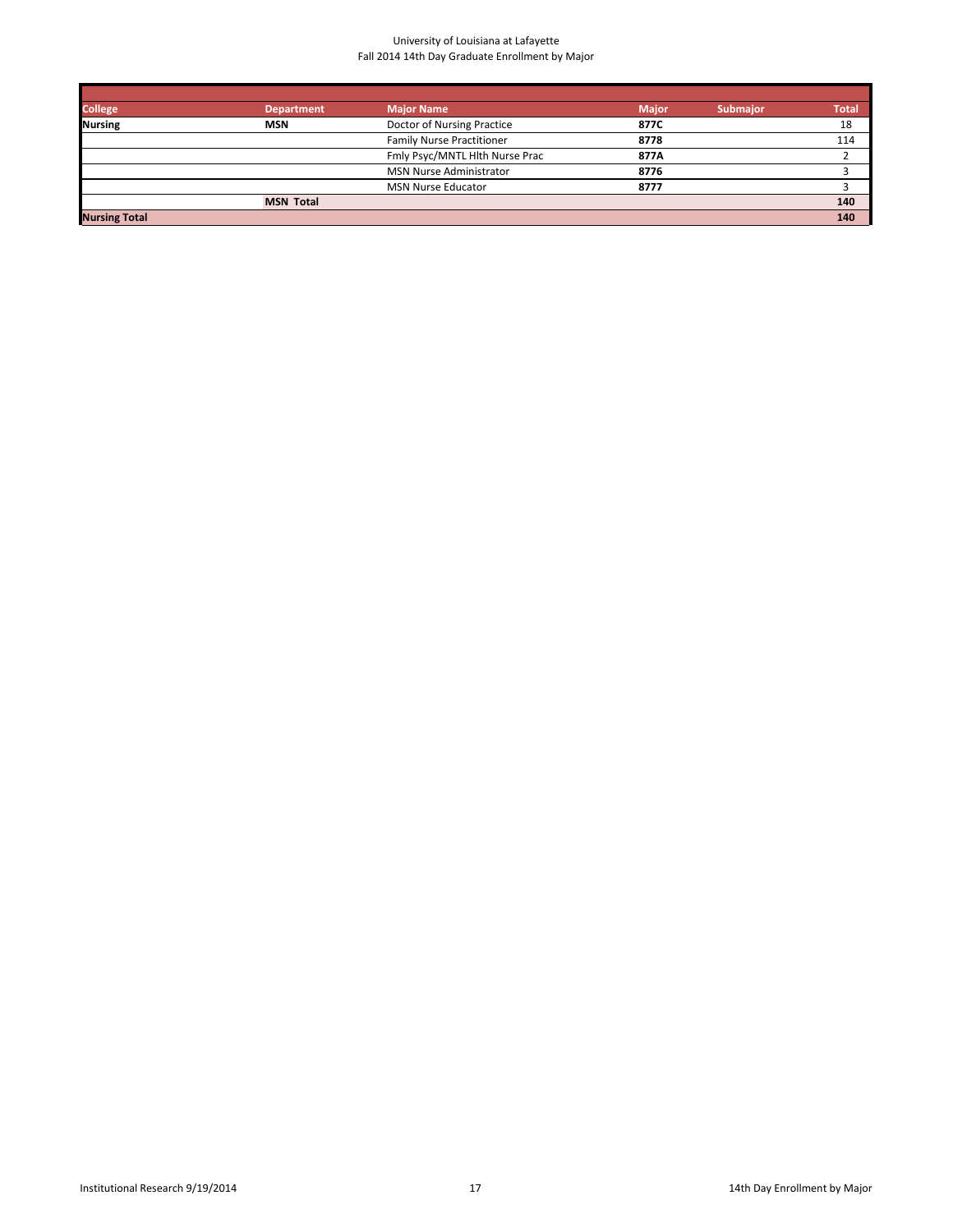| <b>College</b>        | <b>Department</b> | Major Name                     | <b>Major</b> | <b>Submajor</b> | <b>Total</b>   |
|-----------------------|-------------------|--------------------------------|--------------|-----------------|----------------|
| <b>Sciences</b>       | <b>BIOL</b>       | Biology                        | 8111         |                 | 20             |
|                       |                   | Biology, Environ& Evolutionary | 8119         |                 | 54             |
|                       | <b>BIOL Total</b> |                                |              |                 | 74             |
|                       | <b>CMPS</b>       | <b>Computer Science</b>        | 8191         |                 | 103            |
|                       |                   |                                | 8199         |                 | 47             |
|                       | <b>CMPS Total</b> |                                |              |                 | 150            |
|                       | <b>COGS</b>       | <b>Cognitive Science</b>       | 8009         |                 | 4              |
|                       | <b>COGS Total</b> |                                |              |                 | 4              |
|                       | <b>GEOL</b>       | Geology                        | 8410         |                 | 69             |
|                       | <b>GEOL Total</b> |                                |              |                 | 69             |
|                       | <b>MATH</b>       | Mathematics                    | 8671         |                 | $\overline{7}$ |
|                       |                   |                                | 8679         |                 | 30             |
|                       | <b>MATH Total</b> |                                |              |                 | 37             |
|                       | <b>PHYS</b>       | Physics                        | 8830         |                 | $\overline{7}$ |
|                       | <b>PHYS Total</b> |                                |              |                 | $\overline{7}$ |
| <b>Sciences Total</b> |                   |                                |              |                 | 341            |